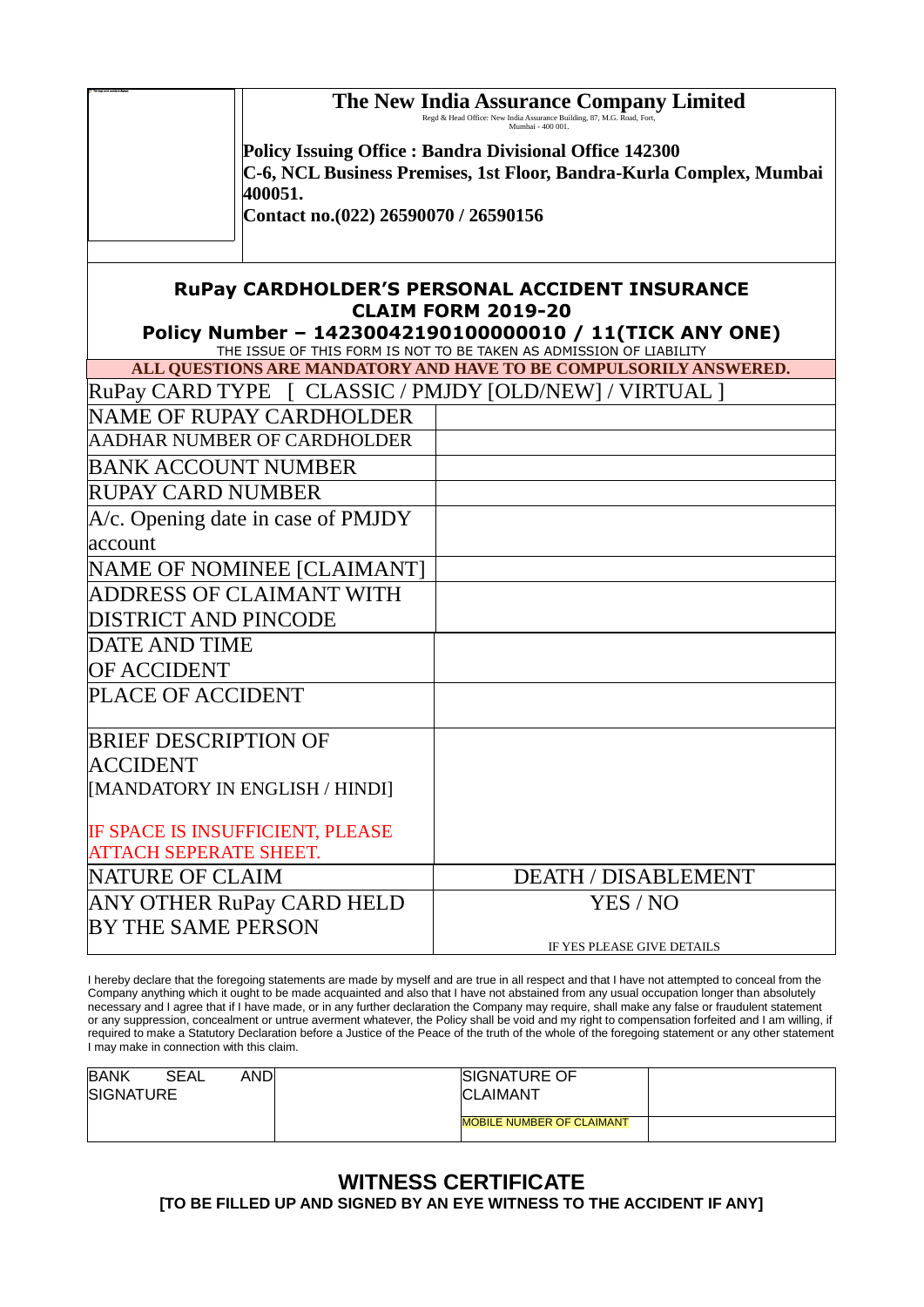|                                                                                                                        | I hereby certify that I was present when the Accident occurred to Mr./ Ms. |     | on                   |  |
|------------------------------------------------------------------------------------------------------------------------|----------------------------------------------------------------------------|-----|----------------------|--|
| the                                                                                                                    | day of                                                                     | 20. | in the manner stated |  |
|                                                                                                                        | by him/her over leaf, that it was caused by                                |     | which $*$ was /      |  |
| was not his/her wilful act and that he /she * was / was not under the influence of intoxicating liquor at the<br>time. |                                                                            |     |                      |  |

\*Strike out which is not applicable SIGNATURE & DATE

NAME OF WITNESS ADDRESS **OCCUPATION** 

## **MEDICAL CERTIFICATE for DISABILITY CLAIMS ONLY**

Disability Claims must be supported by medical evidence furnished by the Insured and at his expense.

| NAME OF INJURED PERSON [CLAIMANT]                    |       |
|------------------------------------------------------|-------|
| SEX :<br>[MALE / FEMALE]                             | AGE : |
| NATURE OF ACCIDENT                                   |       |
| WHETHER THE INJURIES ARE CONSISTENT TO THE           |       |
| <b>IDESCRIPTION OF ACCIDENT.</b>                     |       |
| DATE ON WHICH YOU FIRST ATTENDED THE                 |       |
| <b>CLAIMANT FOR THE INJURY</b>                       |       |
| <b>HAS THE CLAIMANT BEEN DISABLED TOTALLY OR</b>     |       |
| <b>PARTIALLY</b>                                     |       |
| IS THE CLAIMANT SUFFERING FROM ANY DISEASE/          |       |
| <b>ILLINESS/SYMPTOMS APART FROM THE INJURY WHICH</b> |       |
| MAY TEND TO RETARD RECOVERY?                         |       |
| IF YES, PLEASE GIVE DETAILS.                         |       |
| <b>TYPE OF DISABILITY AS DEFINED IN ANNEXURE</b>     |       |

Having personally examined the above named Insured, I certify that the above statements are correct and that the insured person is necessarily disabled by the accident referred to

Name & Qualification: \_\_\_\_\_\_\_\_\_\_\_\_\_\_\_\_\_\_ Address: \_\_\_\_\_\_\_\_\_\_\_\_\_\_\_\_\_\_ Date: \_\_\_\_\_\_\_\_\_\_\_\_\_\_\_\_\_\_